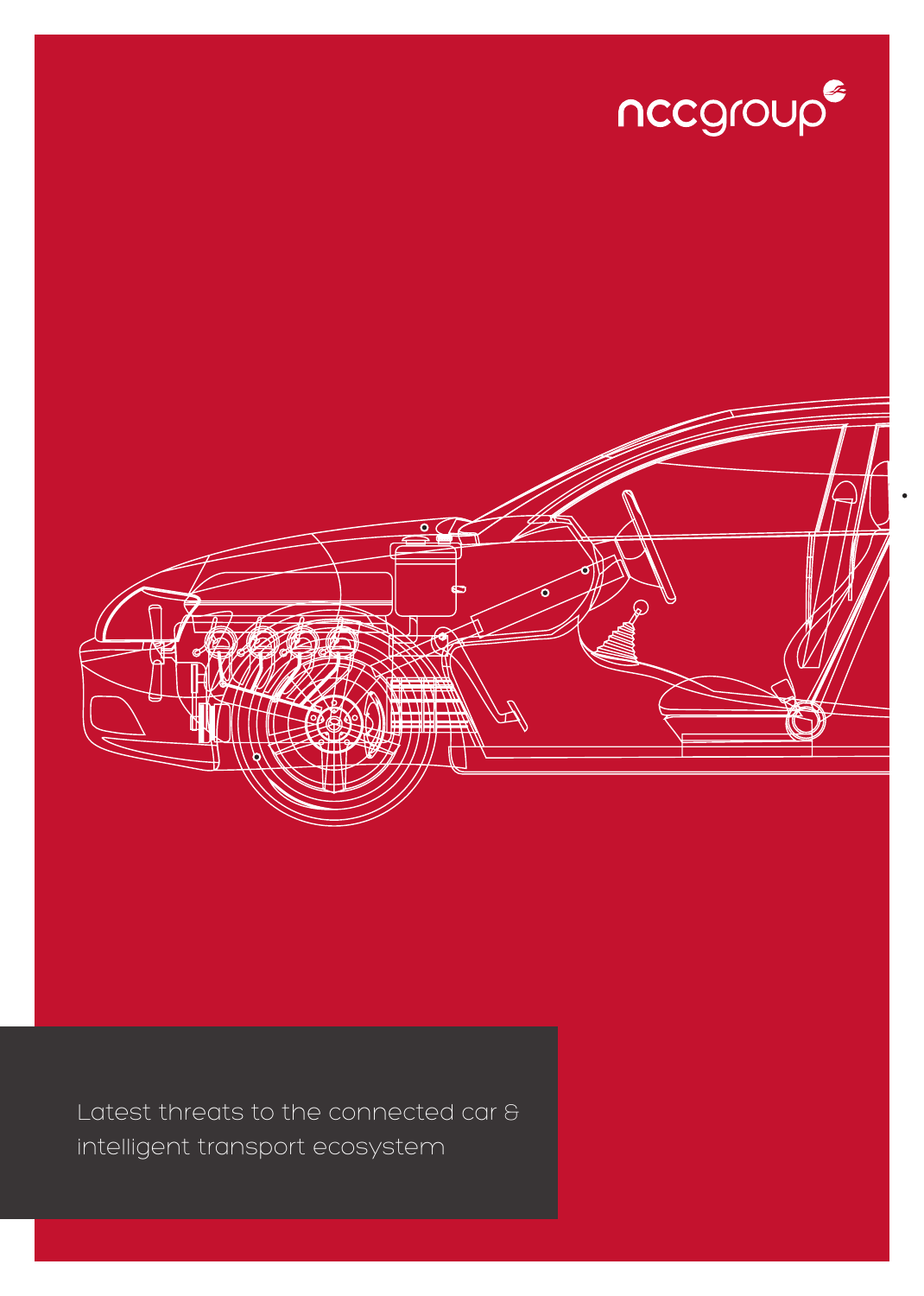# CONTENTS

| Author                                   | 4  |
|------------------------------------------|----|
| Key points                               | 5  |
| Introduction                             | 6  |
| Automotive cyber security                | 8  |
| In-Vehicle Infotainment                  | 8  |
| <b>Telematics</b>                        | 9  |
| Big data                                 | 10 |
| Vehicle diagnostics & software           | 10 |
| Internal vehicle networks                | 12 |
| Secure Development Lifecycle (SDL)       | 14 |
| Physical vehicle security                | 15 |
| Intelligent Transportation Systems (ITS) | 15 |
| Advance Driver Assistance Systems (ADAS) | 16 |
| Current status & conclusions             | 17 |
| References                               | 18 |
| Contact                                  | 19 |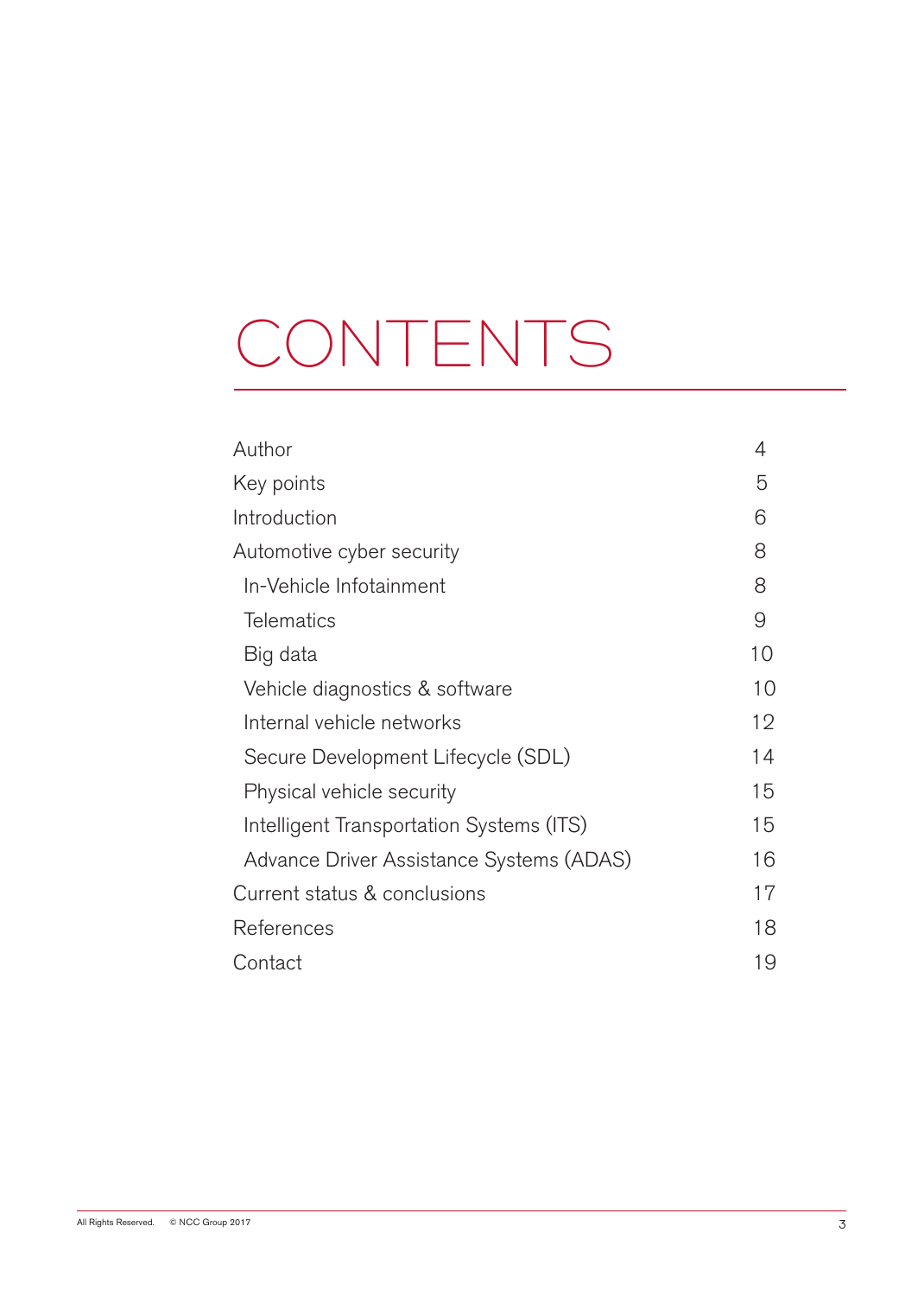## AUTHOR

#### **David Clare**

David is the technical lead for automotive testing and research at NCC Group. He specialises in securing embedded solutions with a focus on transport systems and in-vehicle networks. David has over ten years' experience in information security, having held numerous technical roles spanning many different industries. With a passion for electronics, mechanics and offensive and defensive cyber security, David pursues these interests both professionally and as a hobbyist.

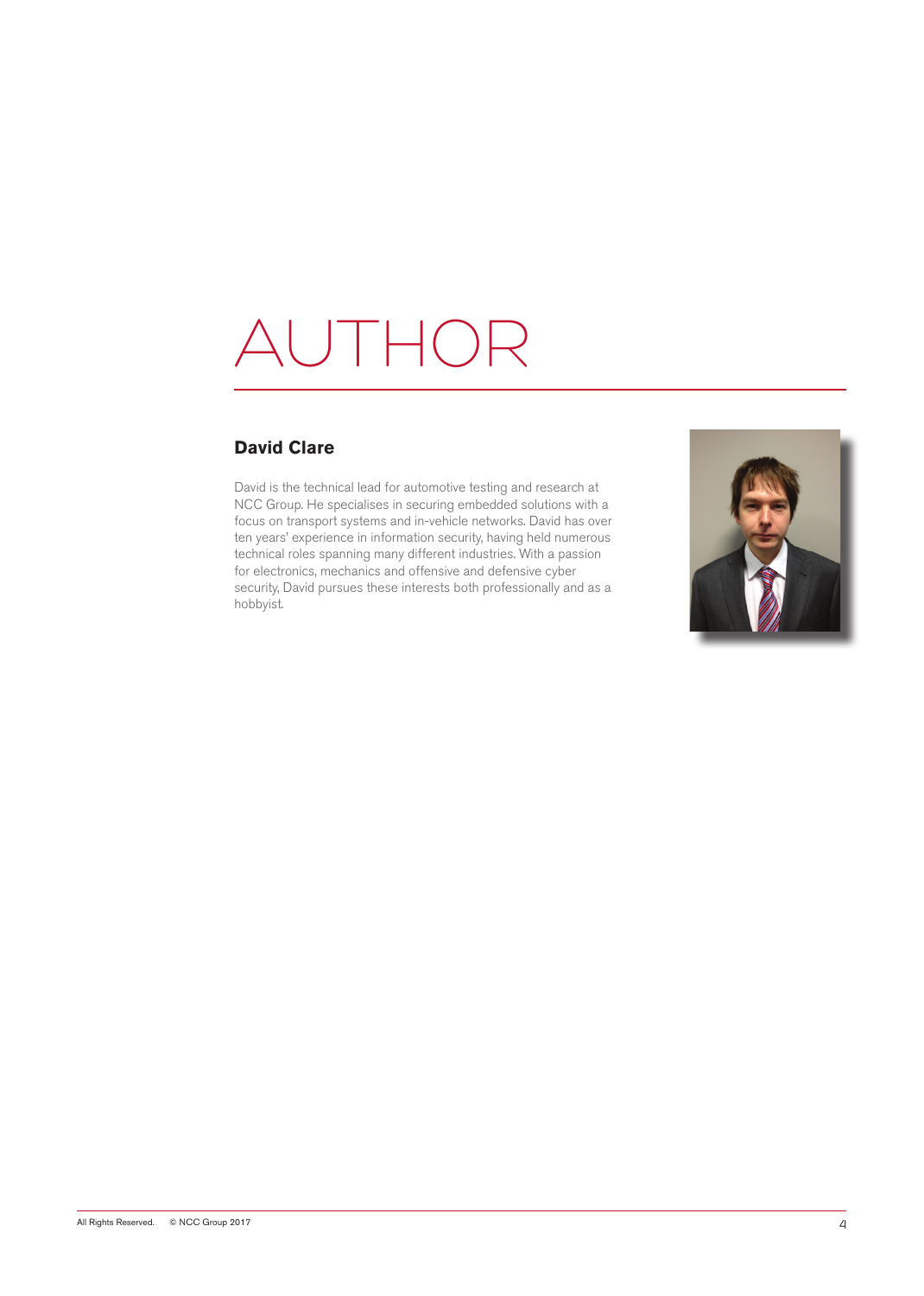# Key points

- The modern vehicle has become increasingly computerised as the demand for cleaner emissions and better transport safety for drivers and pedestrians has grown.
- In the vehicle modification and security industries it has been known for some time that electronic vehicle systems contain exploitable vulnerabilities. However, it is only within the past decade that academics [1], government [2], vehicle manufacturers and the cyber security research community [3][4] have begun to focus on automotive security from a cyber perspective, as opposed to the traditional viewpoint of vehicle theft.
- Numerous initiatives are currently underway [10][20][21] to begin to address this threat and to bring the principles used within traditional enterprise environments (such as the SDL) to the automotive world.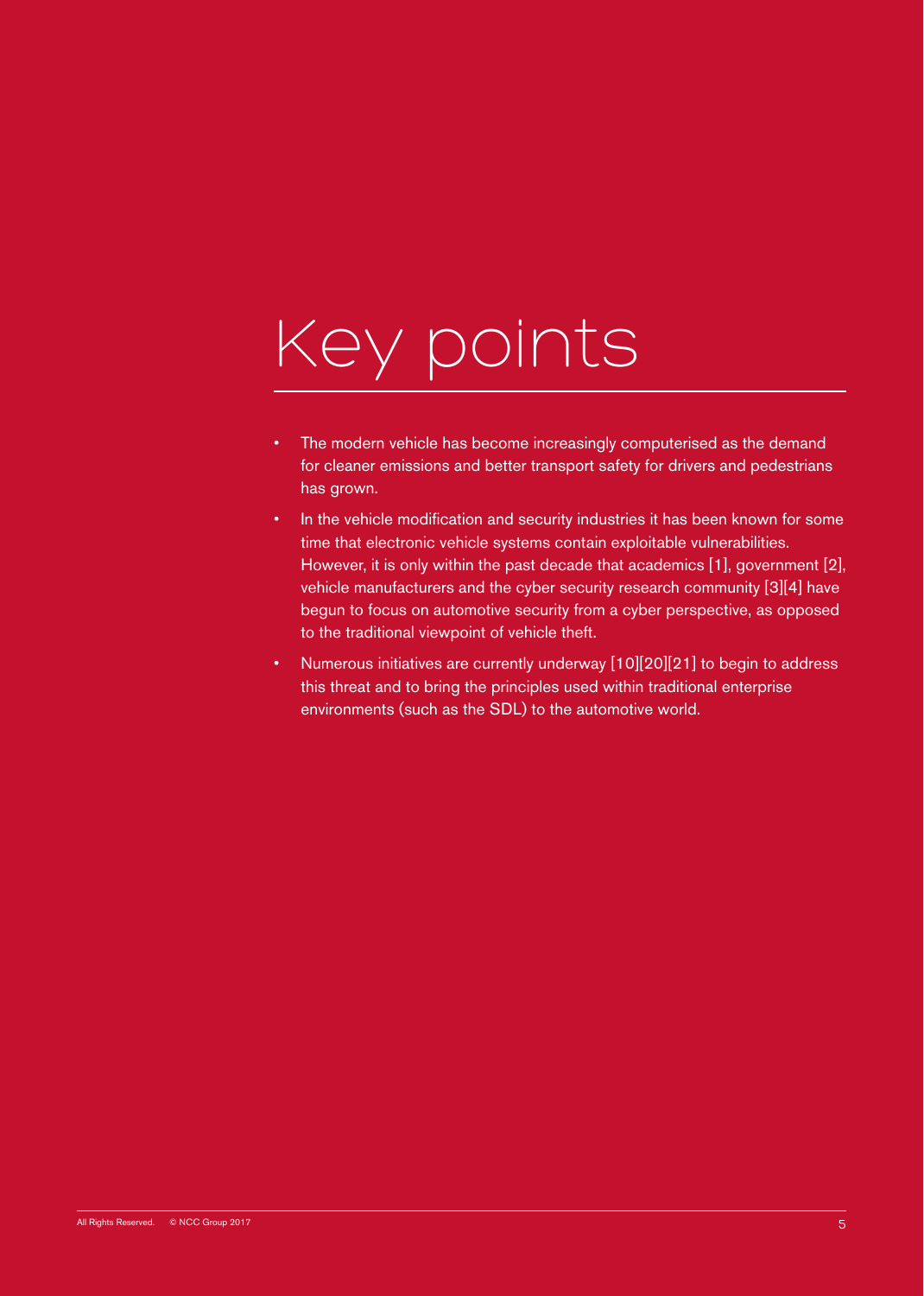### Introduction

The modern vehicle has become increasingly computerised as the demand for cleaner emissions and better transport safety for drivers and pedestrians has grown. It now resembles a sophisticated cyber-physical control system which is capable of autonomous functions. This is enabled through the fusion of intelligent software algorithms and cutting-edge hardware, providing environmental awareness and high throughput data processing.

Modern vehicles consist of a multitude of different inter-connected process control systems which each govern a specific mechanical process. These take input from a complex array of real-time sensors and connected data sources.

Physical control of the vehicle is gradually being taken away from the driver and placed under the supervision of these embedded process control systems. These systems work together to automate the driving process in the pursuit of increased safety for drivers and other road users.

This automation is achieved by integrating Advanced Driver Assistance Systems (ADAS) with the mechanical powertrain in order to provide the vehicle with an increasing degree of awareness about its operational environment.

The ADAS systems consist of individual components such as Light Detection and Ranging (LIDAR) systems, Forward-Looking Infra-Red (FLIR) cameras, ultrasonic sensors, stereoscopic vision systems and Internet-connected data sources. These systems can communicate via a single core network such as a Controller Area Network (CAN) BUS. However, they are often segregated or segmented and are increasingly becoming mixed with newer in-vehicle network solutions such as FlexRay and Ethernet. This creates a complex mixed network with a large number of connected nodes and gateways.

We are now able to do more in our vehicles while on the move. Modern In-Vehicle Infotainment (IVI) systems allow occupants to listen to audio and watch video from a variety of local and remote sources, to make and receive phone calls, use satellite navigation, receive live traffic data, request concierge services, real-time vehicle feature updates and even access the Internet. Due to the prevalence of these features and an industry push for standardisation, modern vehicle systems are becoming increasingly integrated with consumer mobile devices and publicly-accessible communications networks such as the Internet. They are also adopting consumer communication technologies such as Bluetooth Low Energy (BLE) and ZigBee.

Telematics services being used to track vehicle movements and collect performance and diagnostic data is now a widespread practice.

These services are used by vehicle manufacturers to support warranty claims and regular vehicle maintenance as well as companies specialising in bulk data collection, in order to provide analytics services to third-parties. In addition, these are used by insurance companies looking to offer safe and resposible drivers lower premiums.

Vehicle owners can also use telematics services to interact with the vehicle remotely. For example, using a phone app to activate climate control prior to starting a journey, activating the horn to locate the vehicle, or even remotely unlocking the vehicle and starting the engine.

The prevalence of telematics in modern vehicles has enabled the European Commission to promote an initiative known as Emergency Call (eCall), which is intended to bring rapid assistance to motorists involved in a collision anywhere in the European Union. eCall will be a standard feature of all new vehicles from 2018, with a follow-up system called Breakdown Call (bCall) following shortly after.

The integration of these technologies, services and systems, together with the convergence of the vehicle environment with consumer mobile devices and the Internet, means that the attack surface of the modern vehicle is one of the largest for any single piece of transport infrastructure. In addition to this large attack surface, a vast quantity of data is generated, collected, and stored on both internetfacing systems and back-end databases by Original Equipment Manufacturers (OEMs), Telematics Service Providers (TSPs), emergency and security services as well as various third-parties.

The connected relationship of these different systems, services and networks brings with it not only the concern that attacks upon automotive systems can have severe consequences from a public safety perspective. In addidtion, there are concerns surrounding the collection of data such as consumer privacy, data ownership, data retention and both authorised and unauthorised surveillance.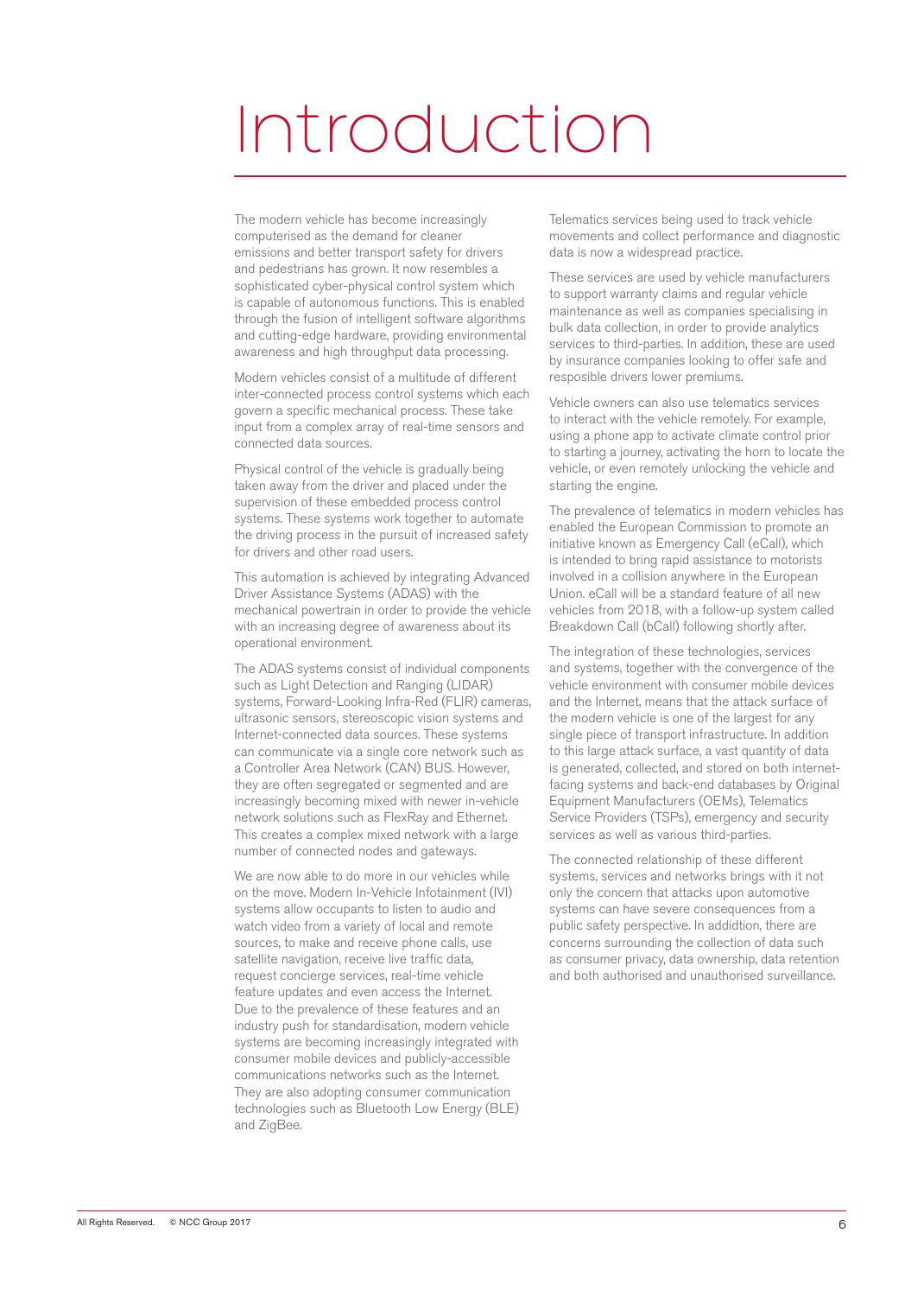The obligation to protect consumer data from unauthorised access, both when stored and intransit, has never been more regulated. However, the demand for increased data sharing between both corporate enterprises and national government organisations is also increasing. As is the ability for the security services to tap into these data sources to support operational and threat intelligence.

These facts, together with the sheer number of vehicles in use nationally and internationally, mean that automotive systems are increasingly viewed as an attractive target by those with malicious intent. Because of this, the potential for cyber security weaknesses to exist and be exploited by malicious threat actors has never been higher.

Some of the security issues that specifically affect automotive systems include:

- IVI systems: These connect directly to the heart of the vehicle network, exposing it to a large wireless and wired attack surface. This means that any vulnerabilities present may allow attackers to not only collect and manipulate sensitive personal data. It could also allow direct manipulation of critical vehicle functions if the attacker is able to pivot into the in-vehicle network, resulting in a cyber-physical attack.
- Telematics: Telematics services connect vehicles to Internet-facing or Internetconnected systems, allowing operational vehicle data to be collected and in some cases provide remote control of vehicle functions. If vulnerable, this could be exploited to compromise the safety or security of the vehicle.
- Vehicle diagnostics and software: Software is often publically available but is unfortunately often poorly developed. This is due to international regulation designed to ensure that non-franchised and third-party dealerships are able to diagnose and repair vehicle faults.
- Authentication between diagnostic software and vehicle Electornic Control Units (ECUs): This is often based on challenge/response algorithms which are stored client-side within the diagnostic software. The software can be reverse engineered by an attacker to uncover sensitive information, allowing legitimate diagnostic services to be exploited in order to compromise the security or safety of the vehicle.
- Internal vehicle networks: Internal communications protocols used on-board the vehicle for communications between control modules are not secure and they often do not contain a signature to verify the authenticity of the message. This means that it can easily be manipulated and used to control almost all critical vehicle functions via injection and spoofing of a message.

• Secure Development Lifecycle: The automotive industry is largely unfamiliar with the principles of a SDL when it comes to embedded systems and control modules. This leads to vulnerabilities being introduced into automotive systems during the design and development phases as new features are requested and added.

The reliance on coding guidelines specific to safety applications such as MISRA-C, are not necessarily suitable when the solution is being developed. It requires a high security profile and results in insecure code being re-used across the industry.

• Physical vehicle security: External access to internal vehicle network wiring allows attackers to compromise the security of the vehicle from the outside when the vehicle is locked and alarmed.

Convenience technologies such as Remote Keyless Entry (RKE) and keyless start are vulnerable to Relay Station Attacks (RSA) and amplification attacks which are difficult to defend against.

- Intelligent Transportation Systems (ITS): Future plans for a fully integrated and resilient intelligent transportation network allowing vehicle-to-vehicle (V2V), vehicleto-infrastructure (V2I), and infrastructureto-vehicle (I2V) communications need to be carefully considered and developed with the help of the cyber security industry.
- ADAS and autonomous vehicles: The increased attack surface and inter-connected nature of these new systems means that deploying them within modern vehicles can have unforeseen consequences, introducing new attack vectors into the vehicle network.
- Academics and security researchers: Are beginning to explore and discover weaknesses in sensors and environmental awareness technologies used in autonomous vehicles [12].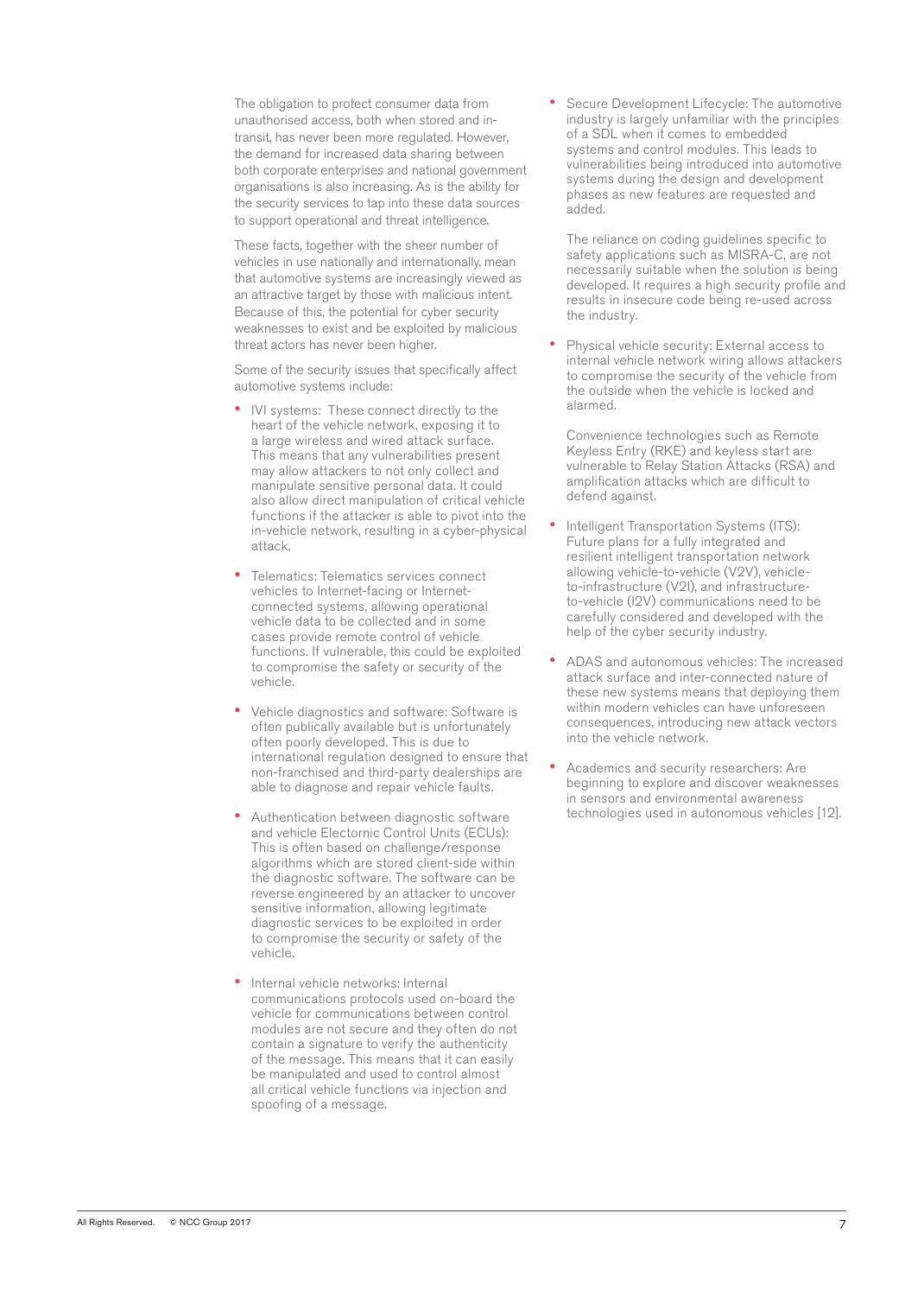# Automotive cyber security

In the vehicle modification and security industries it has been known for some time that electronic vehicle systems contain exploitable vulnerabilities. However, it is only within the past decade that academics [1], government [2], vehicle manufacturers and the cyber security research community [3][4] have begun to focus on automotive security from a cyber perspective, as opposed to the traditional viewpoint of vehicle theft.

With the cost of advanced electronic components decreasing, the equipment required to interface with both wired and wireless vehicle networks is no longer cost-prohibitive for the hobbyist or casual hacker, security professional or small criminal organisation. As a result, the automotive industry is facing increased interest in the security of their systems from threat actors different to those they are accustomed to, and often possessing a much higher technical skillset.

#### **In-Vehicle Infotainment**

The IVI system typically represents the component with the largest attack surface within the vehicle network. It provides occupants with the ability to access telephony, audio, video, satellite navigation and live traffic information. Sometimes it even provides Internet connectivity and access to concierge services.

As a result of the IVI system being multifunctional there exist numerous wired and wireless interfaces to the system, some of which can be accessed by the occupants of the vehicle while some are exposed remotely. These include the Human-Machine Interface (HMI), USB ports, disk drives, auxiliary audio connectors, Bluetooth or Wi-Fi wireless communications channels and Internet-connected telematics services.

An IVI system is usually based around a system-on-chip or Field-Programmable Gate Array (FPGA) that features an ARM or x86 microprocessor and is supported by numerous smaller systems containing specialised microcontrollers and firmware required to support its primary function.

The software component of the IVI system is typically an Operating System (OS) designed specifically for an automotive application. It is often based on either an open source OS such as Linux or a proprietary OS such as Microsoft Windows or QNX.

In either case, the OS and supporting systems will contain large amounts of code required to process data in many different forms. For example, media parsing libraries, wired and wireless communication stacks and user interface frameworks. Use of unmanaged languages such as C is common. These languages require skilled developers familiar with writing secure code, and subsequent thorough review, in order to ensure vulnerabilities are not introduced through the use of unsafe memory management functions [5].

Individual IVI system components may be designed and manufactured by different thirdparty companies, each of which may have different standards of quality when it comes to developing and testing secure code.

As a result, the probability of security vulnerabilities being present in the software or firmware of any part of the IVI system is high and it represents a significant risk to the security profile of the vehicle. Since there is a logical network path, starting wirelessly from outside the vehicle, to the internal (CAN)-BUS network, any vulnerability which could be exploited to gain control of the IVI system and send frames onto the internal core vehicle network could have catastrophic consequences for the safety or the vehicle's occupants.

It is also possible for malicious code to be deployed to the IVI system without the user's consent, if the user browses unsafe websites that attempt to exploit connecting systems or accesses media originating from an untrusted resource. Such resources could contain malicious code which is triggered when the IVI system accesses the infected resource.

Malicious applications masquerading as an official application could also be unwittingly installed on a user's smartphone or onto the IVI itself. This in-turn provides an attack path both to the user's mobile device and the in-vehicle network.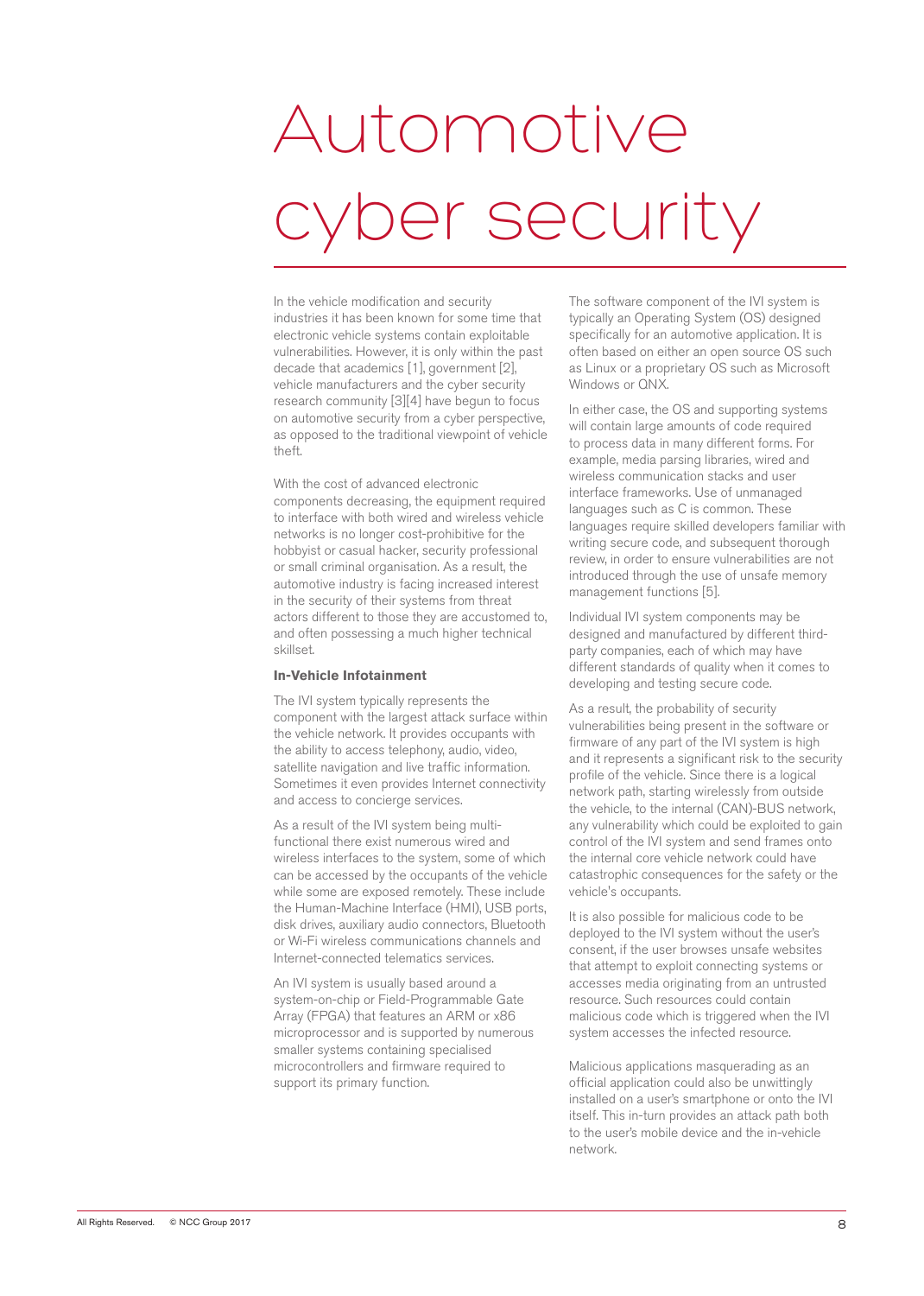#### **Telematics**

Historically, telematics systems were deployed only on large commercial fleets and heavy goods vehicles. However, wireless telematics services are now widely used throughout the private vehicle market.

Telematics services allow the vehicle to collect and transmit operational data to the headend telematics systems under the control of a Telematics Service Provider (TSP), and to receive data from manufacturer systems or other thirdparty service providers.

The majority of the information collected and transmitted by the vehicle under normal operations consists of location information, timestamps and data describing the status and condition of critical vehicle components. This data is then used to support ongoing service schedules and warranty claims, and to provide real-world performance data for subsequent analysis.

Data sent to the vehicle includes live traffic and navigational data, service alerts and even over-the-air software upgrades. Some manufacturers' telematics services provide the vehicle owner with the ability to interact with the vehicle remotely via a phone app. Allowing the owner to remotely activate climate control prior to beginning a journey, upload maps and navigational information to the IVI system, locate the vehicle using GPS, activate the vehicle horn and lights or even remotely unlock the doors to the vehicle.

The on-board telematics system is connected to critical vehicle subsystems via the core vehicle network and consists of numerous smaller electronic systems. Wireless communication takes place over 2G, 3G and even 4G networks (depending upon availability). It is provided by both a cellular modem and SIM card, or by a custom machine-to-machine module with the modem and SIM card electronics integrated into a single device. Some of the underlying telecommunications technologies used by telematics services, such as 2G and 3G, are inherently insecure due to their support for plaintext data transmission or weak encryption and lack of mutual authentication between the mobile device and the cellular base station.

This means that some poorly-implemented telematics solutions are vulnerable to attack by fooling the vehicle into connecting to a malicious cellular base station and then injecting Next Generation Telematics Pattern (NGTP) messages. This is because the telematics solution provider relies solely upon the theoretical security provided by the underlying telecommunications network and it does not add any further authentication or encryption to the communications protocol at layers above.

If encryption keys that normally secure the wireless communications between the vehicle and telematics head-end systems are not guaranteed to be unique per vehicle or consist of predictable information, such as the Vehicle Identification Number (VIN) which can be obtained through other techniques, this can present a risk. Not just to a single vehicle but to an entire fleet or model range.

The European Commission has been promoting a telematics-based system known as eCall which aims to provide emergency assistance to motorists involved in a vehicle collision anywhere in the EU. When vehicle systems detect a crash event has occurred the vehicle automatically opens a voice channel to the emergency services and transmits critical, potentially sensitive data via a separate communication channel. This data includes information such as vehicle location, direction, status, VIN, vehicle propulsion storage type and whether the call was triggered automatically or manually. eCall will be a standard feature of all new vehicles from 2018, with a follow-up system called bCall following shortly after.

As with many complex vehicle systems, each component of an end-to-end telematics solution will be developed by different thirdparty manufacturers and TSPs, all with different approaches to system architecture and secure software and firmware development. It is vital that not only the on-board electronics comprising the vehicle telematics system, but also the Internet-facing head-end systems of the TSP, are penetration tested and evaluated. If a TSP environment were to be compromised, it could potentially allow an attacker to launch attacks against thousands of vehicles at once. This could have disastrous consequences. Similarly, any application that is designed to be deployed on a mobile device should be subjected to rigorous analysis and code review, as it communicates with the head-end telematics servers of the TSP. It is therefore important that the application does not reveal sensitive data such as encryption keys, or other information relating to the headend server systems that could aid attackers in compromising the TSP.

Recent attacks targeting the legacy telephony signalling protocol set, Signalling System No 7 (SS7), could also affect certain vehicle telematics systems and serves as a wake-up call for solution designers implementing the next generation of telematics services. While attacks targeting SS7 have been known about for decades[13][14][15], the telephony industry has been slow to address issues affecting this protocol standard. This problem has only recently caught the attention of government ministers due to high profile research[16][17] and realworld criminal exploitation[18].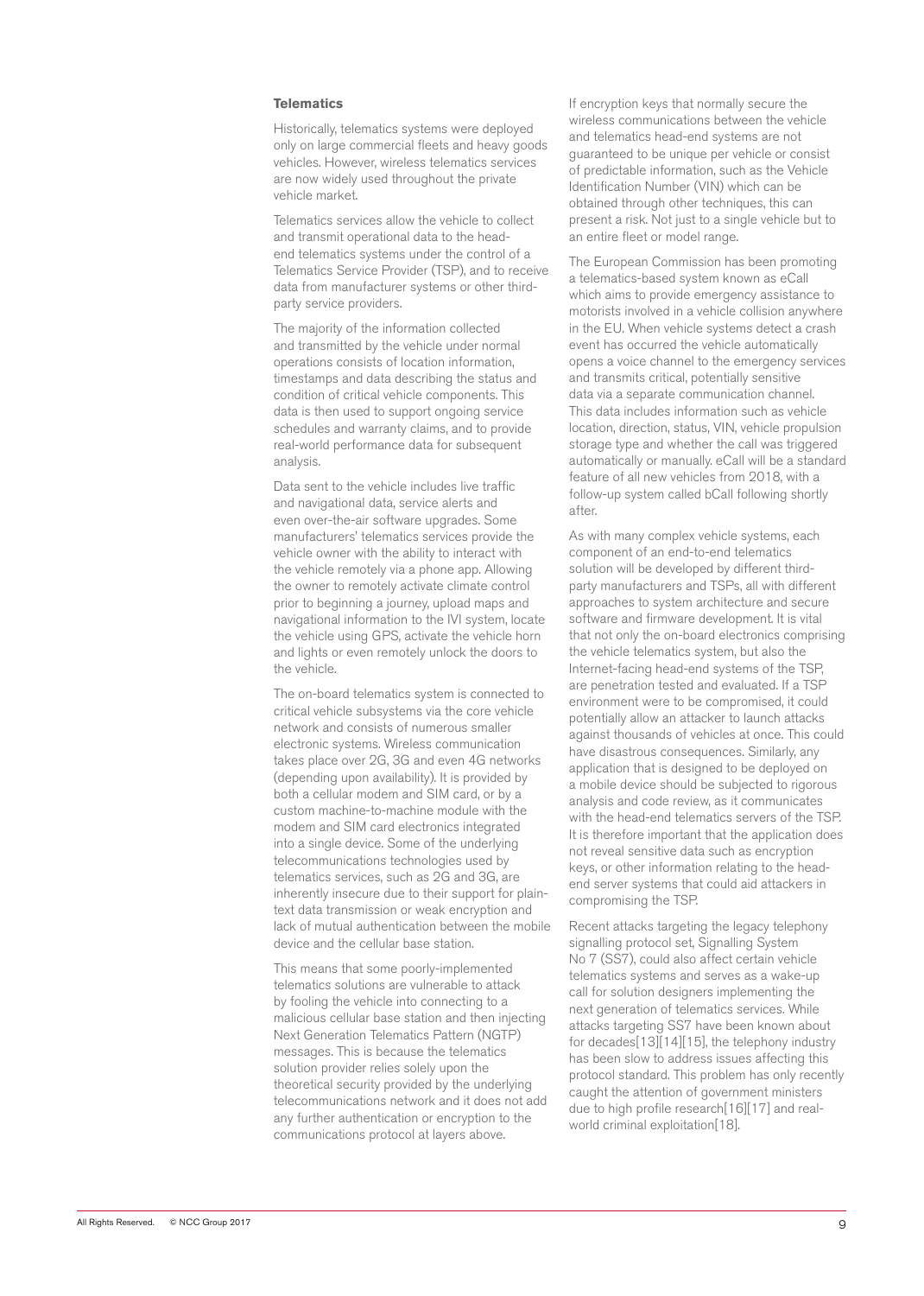Attacks against SS7 can allow the subscriber's location to be identified, SMS messages to be intercepted and re-routed, the subscriber service to be blocked (DoS), incoming calls to be redirected and outgoing calls to be intercepted.

In July 2016 the National Institute for Standards and Technology (NIST) declared that SMS-based two-factor authentication should be abandoned in favour of token-based access [19]. This was due to the vulnerabilities present in SS7 which allowed attackers to reroute authentication codes sent via SMS to victim devices and to mobile devices under their control.

While these issues and the resultant NIST recommendation largely affect the enterprise IT arena and specifically the banking sector, some poorly implemented telematics systems use SMS messages for Command and Control (C&C) or even telematics module authentication with head-end TSP systems. While real-world criminal exploitation of vehicle telematics systems using SS7 has not yet been reported publicly, it is highly likely that security researchers and malicious actors alike will begin to apply these exploit techniques to the automotive sector.

Location and tracking of high-value vehicles and Ultra High Net-Worth Individuals (UHNWI) would be of significant interest to criminal actors. Additionally, the ability for attackers to intercept and reroute C&C messages used within telematics solutions to enable attacks against fleets of vehicles poses a significant risk. SMS messages were often chosen for critical functions in legacy systems due to their low bandwidth requirements and poor connectivity in many geographic areas. However with improvement of 3G and 4G coverage, SMS can be deprecated and fully encrypted end-to-end communication channels can be established for all data in transit.

#### **Big data**

Data is increasingly viewed as being the world's most valuable commodity, and collections of extremely large data sets (collectively known as big data) can be analysed to reveal patterns, trends, and associations, especially relating to human behaviour. This includees interactions between individuals or interactions between individuals and online services and systems. This has serious implications for TSPs with regard to the type and quantity of data collected, where and how it is stored and whether the data can be considered as Personally Identifiable Information  $(PII)$ 

This concern also affects system level implementations collecting smaller datasets, due to the system architects and developers needing to ensure that data is securely stored and the end-user has the capability to securely erase all collected data when they desire to do so.

Unfortunately many implementations either do not erase collected data at all or do so in an insecure manner, where the data can still be recovered by an attacker with sufficient knowledge of the system implementation. This results in significant implications for the rental and used car markets where a single vehicle can amass data associated with many individuals. PII such as phone numbers, SMS messages addresses and travel locations can fetch a high price on the black market, especially when the data pertains to Ultra-High Net-Worth Individuals (UHNWI) which are a high value target for attackers.

An EU initiative called the General Data Protection Regulation (GDPR) [11] has been created with the intention of strengthening and unifying data protection for all individuals within the EU and addresses the export of personal data outside of the EU. This particular initiative has far-reaching implications for the transport industry as a whole regarding the either intentional or unintentional collection of data via connected vehicle systems.

#### **Vehicle diagnostics & software**

Diagnostic software is produced by manufacturers to aid both franchised dealers and non-franchised independent garages in servicing the vehicle. The diagnostic software runs on a computer and connects directly to the vehicle network via the On-Board Diagnostics (OBD) connector through a dedicated hardware interface. This allows almost every vehicle subsystem to be interrogated and modified.

As diagnostic software is able to modify any vehicle subsystem or component virtually, it can be used by those with malicious intent to compromise the safety or security of the vehicle. For example, by programming new keys to the vehicle security module, disabling the vehicle alarm systems, uploading modified calibration data to the Engine Control Module (ECM) or even disabling airbags and Supplementary Restraint System (SRS) components.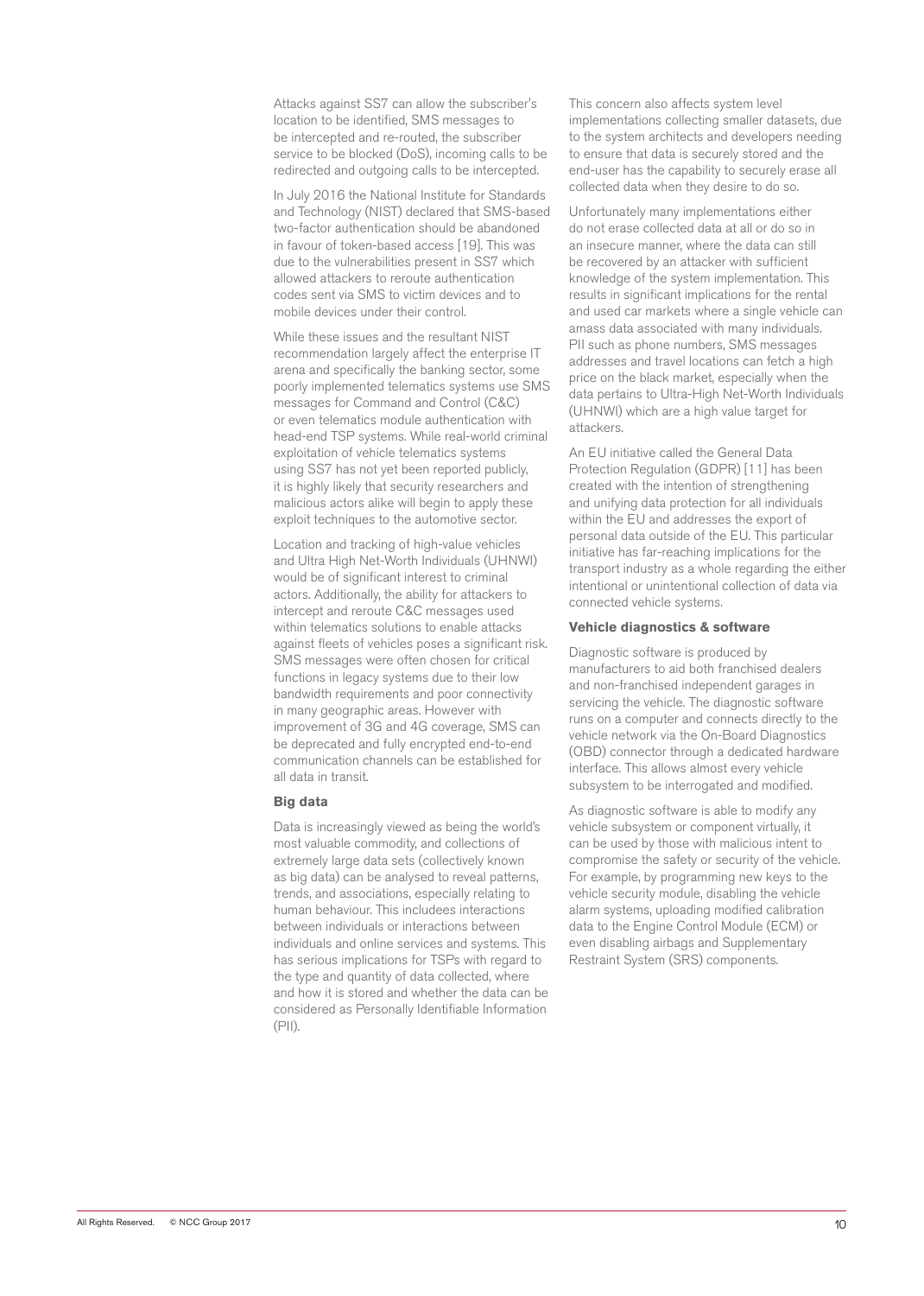Since 1996 all vehicles have been required to support a minimum set of diagnostic information from the OBD-II standard [6] using a standardised connector. However, there are numerous diagnostic protocols in use by different manufacturers today. None of these protocols provide an encrypted transport mechanism for communication with vehicle systems. The authentication mechanisms available are weak and in some cases can easily be bypassed altogether.

Pirated diagnostic software is easily obtained from online auction sites, or in some cases legitimate copies can be downloaded from the OEM online technical services website. Diagnostic software is often not developed in line with best practice methods such as a SDL, and can contain large amounts of active and redundant code, written in multiple languages. This software can be reverse-engineered, to reveal sensitive data about the internals of the vehicle network and associated subsystems known as ECUs. This can aid in further attacks against the vehicle.

Sensitive assets such as seed/key algorithms used for challenge/response authentication with vehicle ECUs can be retrieved from the diagnostic software. Once authentication has taken place with an ECU, it is possible to perform sensitive actions such as re-flashing ECU firmware, modifying data in memory and running manufacturer diagnostic routines.

These actions are often exploited by the tuning community to improve performance. They can also be used to alter the behaviour of safetycritical systems, which could have serious implications for the operational safety of the vehicle. Legitimate features of the software can also be used by attackers to compromise the safety or security of the vehicle. For example by disabling critical safety and security systems or by programming extra keys or falsifying vehicle mileage.

There is also a further risk posed by vehicle diagnostics to the safety of the vehicle while in motion. This is because some Unified Diagnostic Services (UDS) functions can be accessed while the vehicle is being driven. Certain diagnostic services allow the state of I/O lines to be controlled and provide the ability to test motors, solenoids and actuators which can have a disastrous effect on vehicle safety if executed during vehicle operation. For any given vehicle it is often possible to cause an ECU to reset

or to become unresponsive through the use of basic diagnostic services, which do not require authentication or via uniquely constructed malicious messages. This can for example, result in the engine and electronic systems turning off and complete loss of power.

The fact that these issues are common among almost all vehicles demontrates that it is imperative OEMs urgently begin to implement thorough testing of all diagnostic and engineering functions under various different vehicle operational conditions.

Low-level measurement and calibration protocols such as CAN Calibration Protocol (CCP) and Universal Measurement and Calibration Protocol (XCP) are often used during the ECU development process or in EOL End-Of-Line (EOL) programming and calibration tools and then disabled on production systems. However these protocols are often accidentally left enabled or can be re-activated through a UDS diagnostic routine. The protocols provide low level access to ECU volatile and non-volatile memory and allow live tuning of parameters to take place in real-time.

While significant knowledge of the embedded device and memory structure is required to perform data acquisition or alter ECU calibration, sometimes it is possible to determine certain properties by reverse-engineering OEM diagnostic software. This is due to the fact that developers often do not correctly separate code intended for internal or development use, only from the code used in production software. In many cases, engineering and development code or data is still resident in OEM dealershiplevel software but just not directly used by the software application. Such issues such have been exploited by the tuning and modification community to alter the calibration of ECUs, which could not be tuned by simply flashing modified firmware via UDS.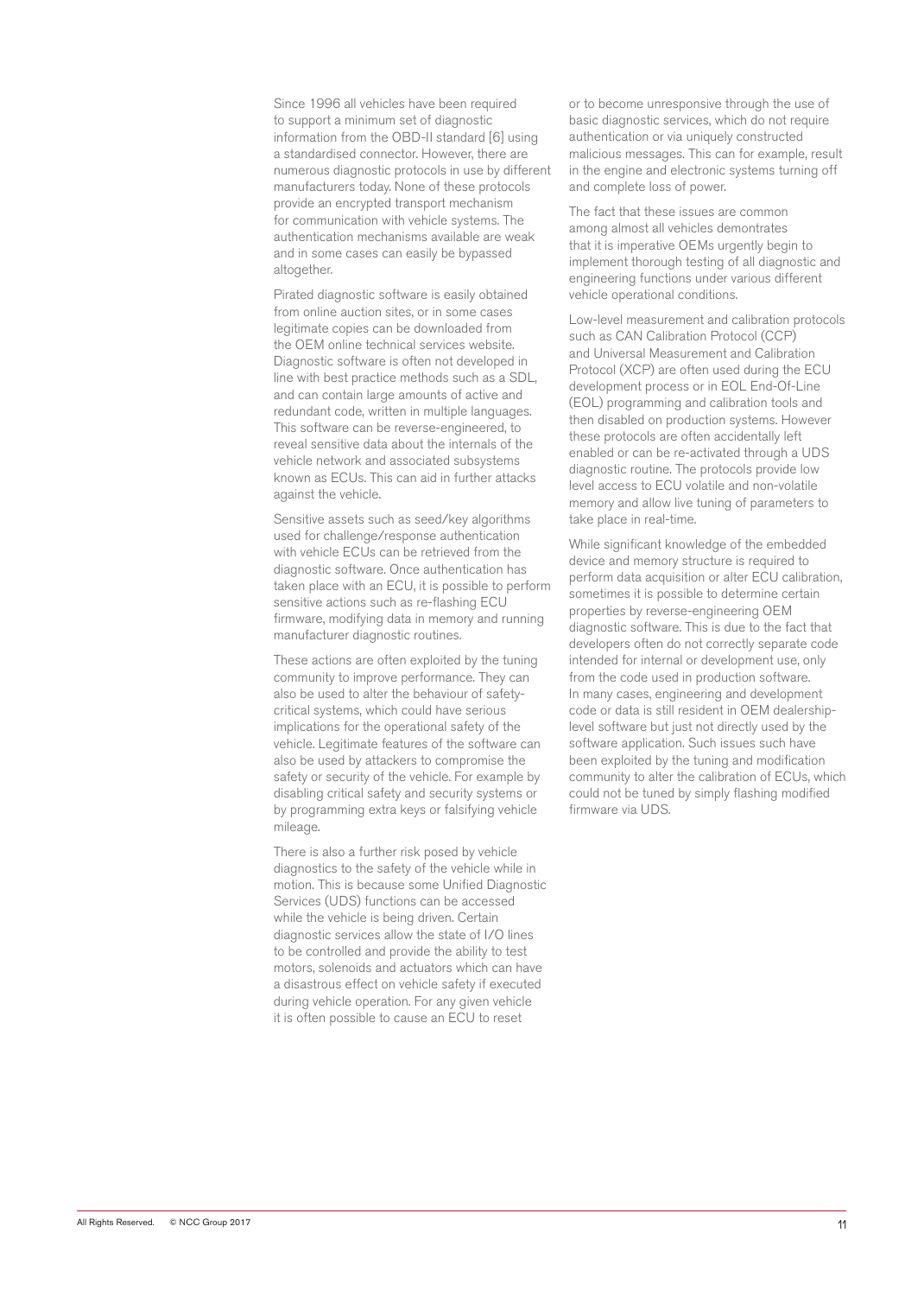#### **Internal vehicle networks**

Most modern vehicles contain multiple interconnected wired and wireless networks for transporting messages between individual ECUs and transmitting data from auxiliary sensors. Also from actuators to ECUs that govern a specific mechanical or environmental process. Currently, most vehicles use CAN-BUS as their core vehicle network [7] and used as the primary communications medium between almost all control modules. It is supported by other wired networks such as the Local Interconnect Network bus, FlexRay, and Ethernet. Some wireless communications channels in the Ultra-High Frequency (UHF) and Low Frequency (LF) ranges are also employed for communications with Tyre Pressure Monitoring Systems (TPMS), remote sensors as well as key fob features such as keyless ignition and Remote Keyless Entry (RKE).

Newer vehicles are described as being 'Multi-CAN', which means they contain more than one (CAN) BUS network. Networks can run at high (500 kbit/s), medium (250 kbit/s) or low speed (125 kbit/s), and are usually grouped by the control processes governed by their attached modules such as powertrain, chassis, body, and comfort/auxiliary, but are all interconnected.

A (CAN) BUS network is broadcast by nature, and control modules transmit messages onto the (CAN) BUS network using a unique arbitration ID. This identifies each message and indicates its priority. Each control module is programmed to only process specific CAN messages with IDs relevant to its operational function.

CAN messages are not encrypted but some manufacturers will use an additional application layer checksum for safety-critical messages in order to filter out invalid frames. This is not a security measure and is used only to maintain system stability in the event of random bitflipping caused by interference. Depending on the function of the module and the content of a CAN message, when the message is processed it may result in a physical action. For example, activating or modulating a discrete electronic component such as an injector, relay, actuator, or motor in order to control a process.

Most vehicle functions are controlled via CAN messages, so if the correct message is known it is possible to control most aspects of vehicle behaviour. This includes unlocking doors, moving mirrors, and even interfacing with powertrain control processes to actuate the steering, accelerate the vehicle, or activate the

brakes. This is easily accomplished by physically connecting a computer with a (CAN) BUS adaptor to the (CAN) BUS network via the OBD connector, or another location which exposes the CAN wiring, and injecting CAN messages into the network. As long as the data bytes of the message (including any counters and checksum values) are correct, and the injected message is being transmitted at a quicker rate than the target message being overwritten by the attacker, the modules connected to the CAN-BUS network will accept the attacker's message as valid. This is obviously unsafe and can have a serious effect on the operational safety of the vehicle.

Third party aftermarket devices which interface with the OBD connector [8] and use diagnostic protocols in order to provide information to the end user on a mobile device are now commonly available. Such devices have not, from our experience, been subjected to appropriate testing and review, and any security vulnerabilities present in products such as these may be exploited by an attacker to gain control of the vehicle via the (CAN) BUS network. The scenario is the same for any individual vehicle subsystem with a remotely accessible wireless interface. If for example, the IVI system or telematics control module is compromised by a remote attacker, it could be possible to interface with the CAN-BUS network and take control of the vehicle.

The use of multi-protocol Gateway Modules (GWMs) to segregate and segment the vehicle network is becoming commonplace among most new vehicles. The wide-scale deployment of these devices represents a positive step in the right direction with regards to OEMs recognising the need for security in the vehicle network, they should only be viewed as a stepping-stone to more secure in-vehicle networks designed upon an Ethernet physical layer. The superior bandwidth of Ethernet combined with the many access-control and firewall filtering techniques that can be employed against layers two through seven provides a superior network environment where messages can be more easily signed, authenticated and encrypted.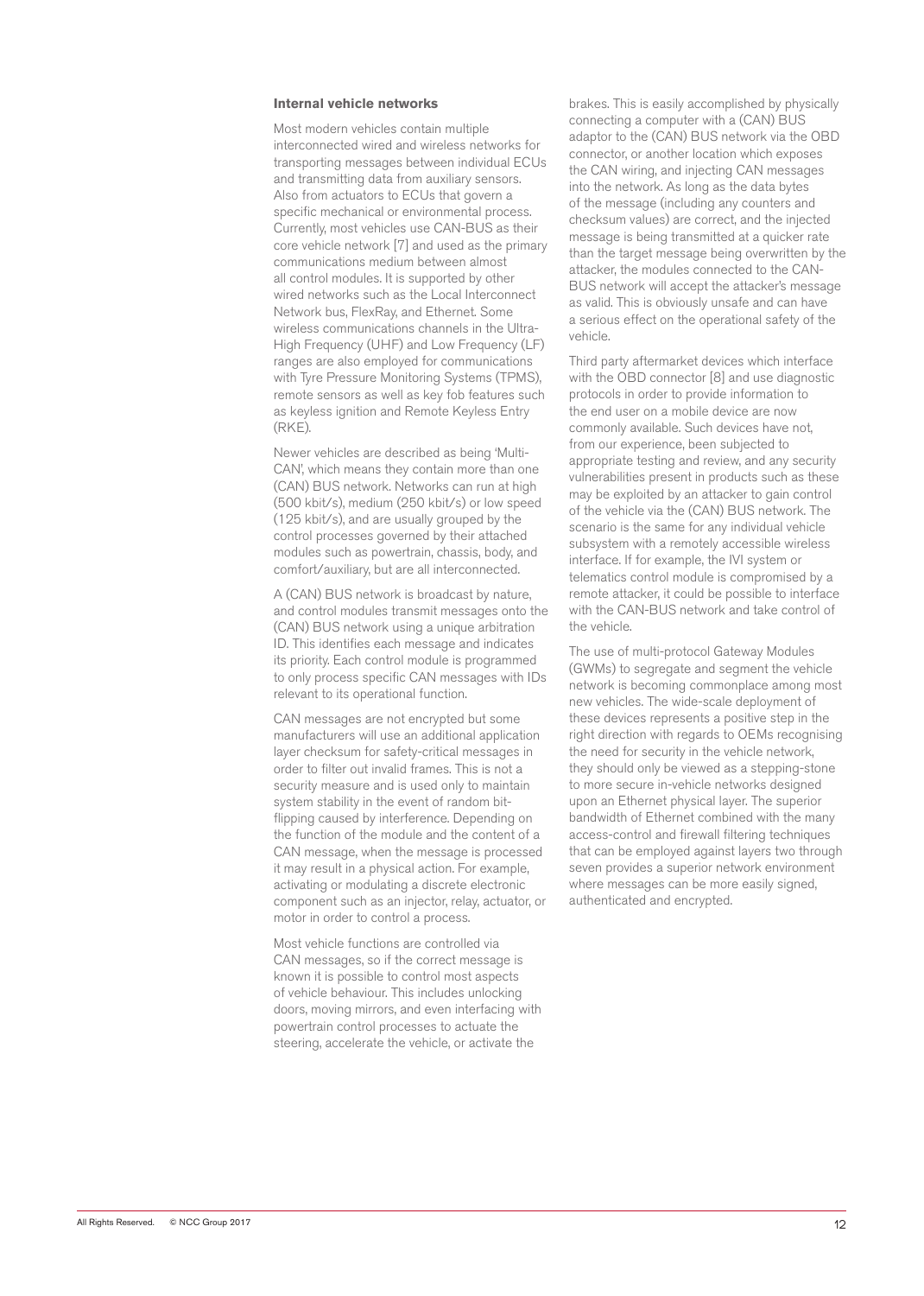Ethernet is gradually becoming more common in automotive systems and is being used for both in-vehicle network communications and diagnostics over IP. It is expected that Ethernet will eventually replace (CAN) BUS as the core vehicle network medium. However, it is vital that the industry does not repeat the same mistakes made during the early days of Ethernet and TCP/IP deployment. This led to various types of attacks being possible against communications stacks due to it being trivial for an attacker to spoof either IP addresses or MAC addresses to bypass access control rulesets. Implementations that allow VLAN tagging need to be subjected to thorough review and testing to ensure that attackers cannot perform VLAN hopping attacks and pivot around the in-vehicle network.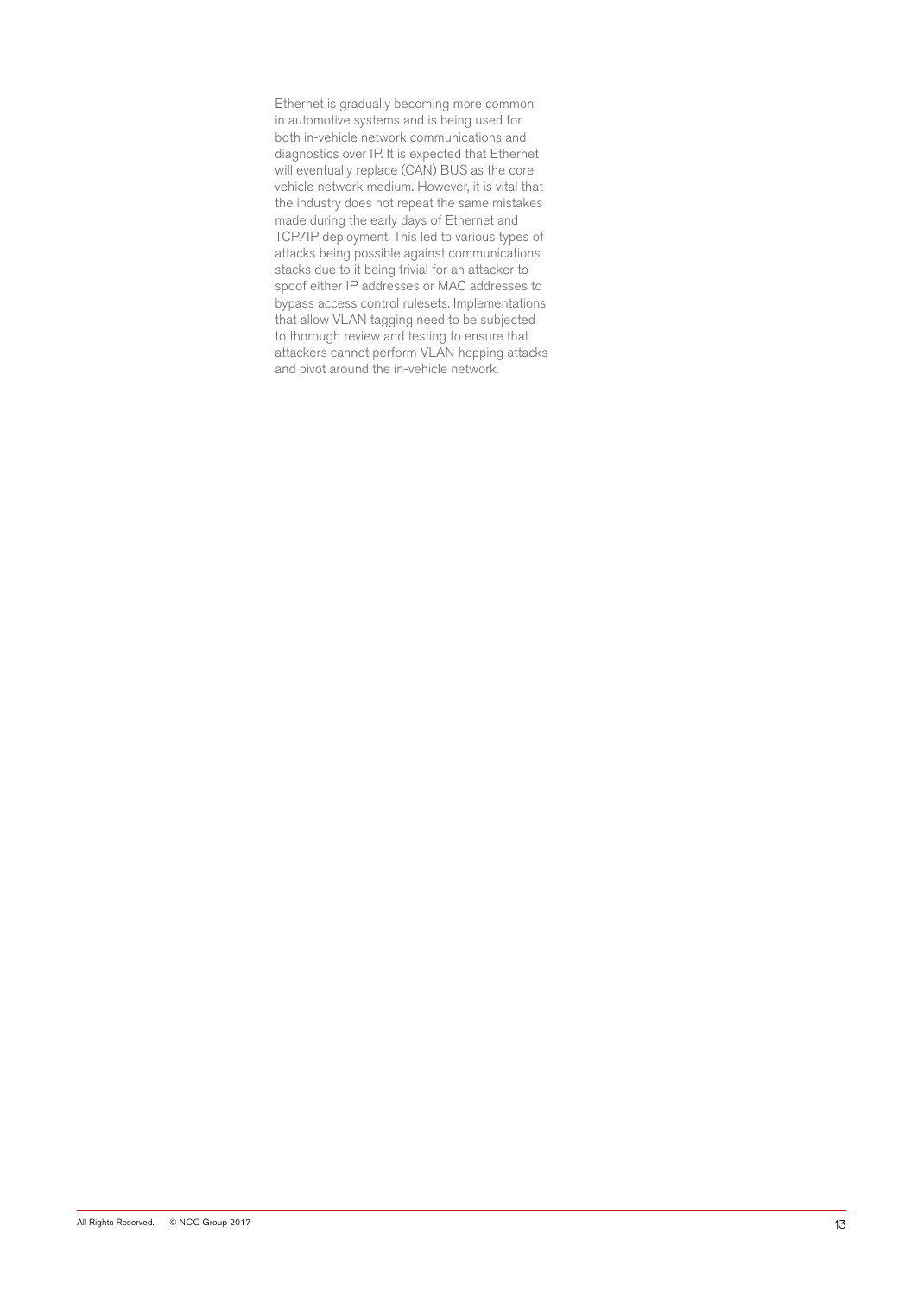#### **SDL**

NCC Group actively engages with the automotive industry in order to encourage them to safeguard their vehicles from attack through the implementation of secure development practices within the organisation.

These practices include threat modelling of both individual vehicle components and entire endto-end solutions, training developers in secure code development, code reviews for software and firmware developed in-house and by third parties, regular penetration testing of supporting infrastructure and "white box" and "black box" security assessments of vehicles and vehicle subsystems. This could be in isolation or when deployed in a final end-to-end solution.

The SDL provides security assurance at each stage of the development lifecycle for systems and components. The approach ensures that system-level attack points are recognised and departments within an organisation can agree upon who implements each countermeasure.

Some vehicle manufacturers and suppliers already perform security assurance activities within their business. Therefore, a first step is often to perform a gap analysis in order to identify which stages of the SDL are missing and where additional help is required.

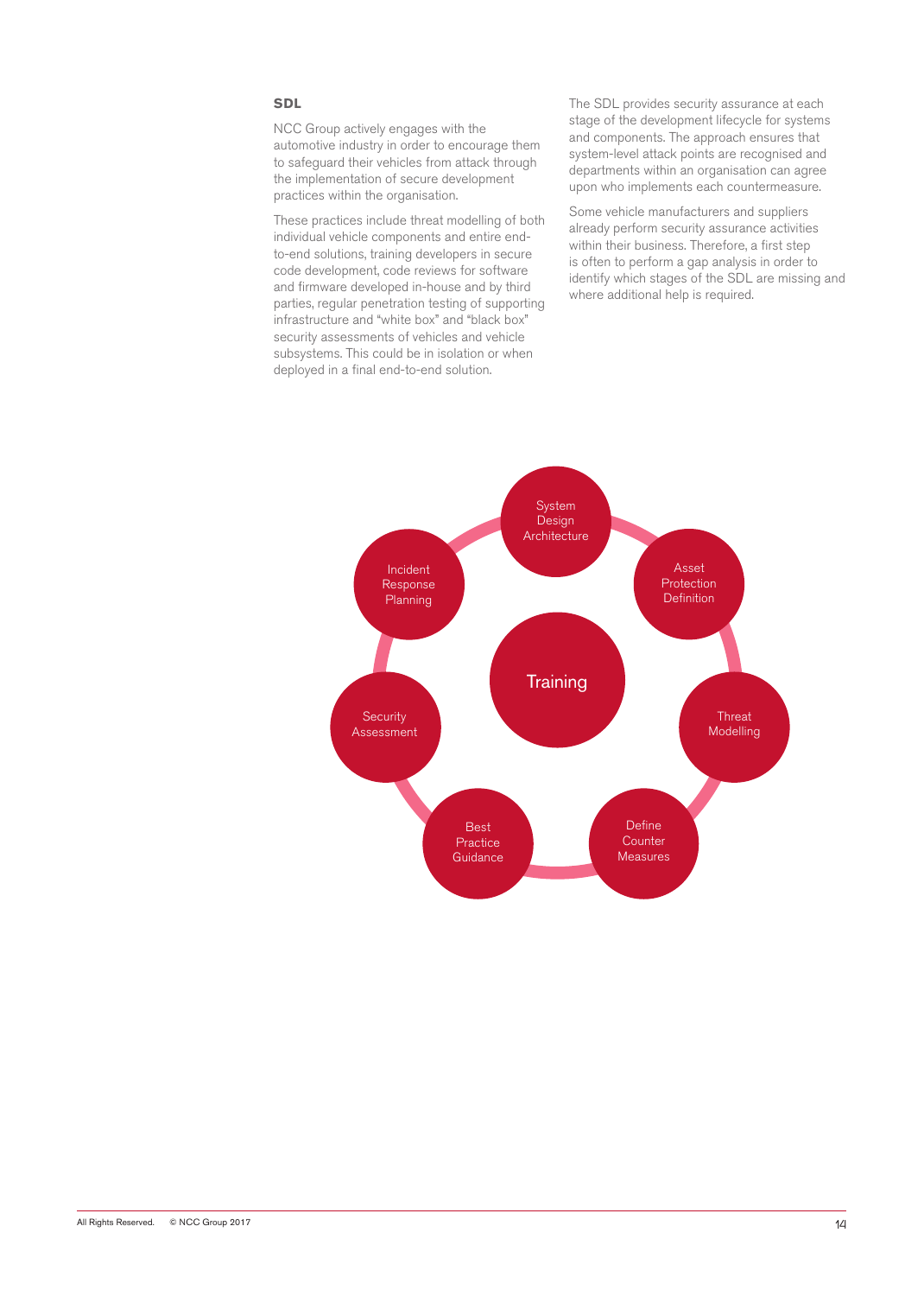#### **Physical vehicle security**

It is vital that components with connections to the internal vehicle network wiring itself cannot be trivially accessed from outside the vehicle. This is due to the damage that can be caused by an attacker with access to the core vehicle network.

Unfortunately, the location of vehicle network wiring is not always identified as a security risk and is instead viewed from a traditional engineering perspective, prioritising shortest routes, ease of assembly and maximum commonality between models to reduce costs. This can result both in wiring being located in areas which are easy to access from the vehicle exterior and in redundant wiring which would normally connect to optional equipment on a higher-tier model being included on a basemodel vehicle.

If the vehicle network wiring can be accessed from the outside, it is often possible to exploit this attack vector to gain access to the vehicle interior by waking up the (CAN) BUS network and authenticating to the module which stores the vehicle Car Configuration File (CCF). The properties are then modified to disable vehicle security mechanisms, where further diagnostic routines can then be executed. This can provide potential entry to the vehicle interior and allow the attacker to enter the vehicle undetected. In some cases, an attacker can then programme a new key to the vehicle via the OBD port resulting in vehicle theft.

New convenience features such as RKE are being widely exploited by organised criminal gangs using devices built with low-cost Commercial-Off-The-Shelf (COTS) products. RKE systems are vulnerable to what is known as RSA and various amplification attacks.

A relay station attack proxies the LF signal which is sent by the vehicle to determine if the key-fob is nearby. This is done through one relay device being positioned near to the vehicle, transmitting a second relay device which is held by an attacker within range of the vehicle key-fob.

The key-fob does not have the capability to determine if it is really in close-proximity to the vehicle or if the LF signal it received is being relayed. It therefore trusts the LF signal regardless. The key-fob then transmits the UHF unlock code back to the car. The attacker can now enter the vehicle and relay a second LF signal used for starting the ignition over to the key-fob. This responds in the same way,

allowing the attacker to start the engine and steal the vehicle. This attack does work over long distances and is only limited in range by the strength of the carrier signal used to relay the original LF signal emitted by the vehicle and the two relay stations.

An amplification attack uses a device to greatly amplify the LF signal emitted by the vehicle such that if the key-fob is nearby, it will pick up this LF signal and send the UHF signal back to the car to unlock the doors. The attacker can then enter the vehicle and amplify the signal used to locate the key and start the ignition sequence in the same way.

RSA and Amplification attacks are extremely difficult to defend against, as the delay incurred by relaying or amplifying the signal is extremely small (around 10ns). This makes detection of delay via sampling the authentication sequence almost impossible for embedded processors that are not fast enough to detect a difference that small.

#### **Intelligent Transportation Systems (ITS)**

ITS are advanced applications which aim to provide new services for public transportation systems, enabling users to make safer, smarter, and more co-ordinated use of transport networks. EU directive 2010/40/EU [9] defines an ITS as a system in which information and communication technologies are applied in the field of road transport. This includes infrastructure, vehicles users, in traffic and mobility management and for interfaces with other modes of transport.

Applications, some of which are already deployed, include emergency vehicle notification systems, automatic speed enforcement, variable speed limits, collision avoidance systems, adaptive traffic management, smart traffic signals, electronic payment and toll management as well as traffic incident alerting and management. These applications are possible through the use of numerous underlying wireless technologies including vehicle-to-vehicle (V2V), vehicle-to-infrastructure (V2I) and infrastructureto-vehicle (I2V) communications.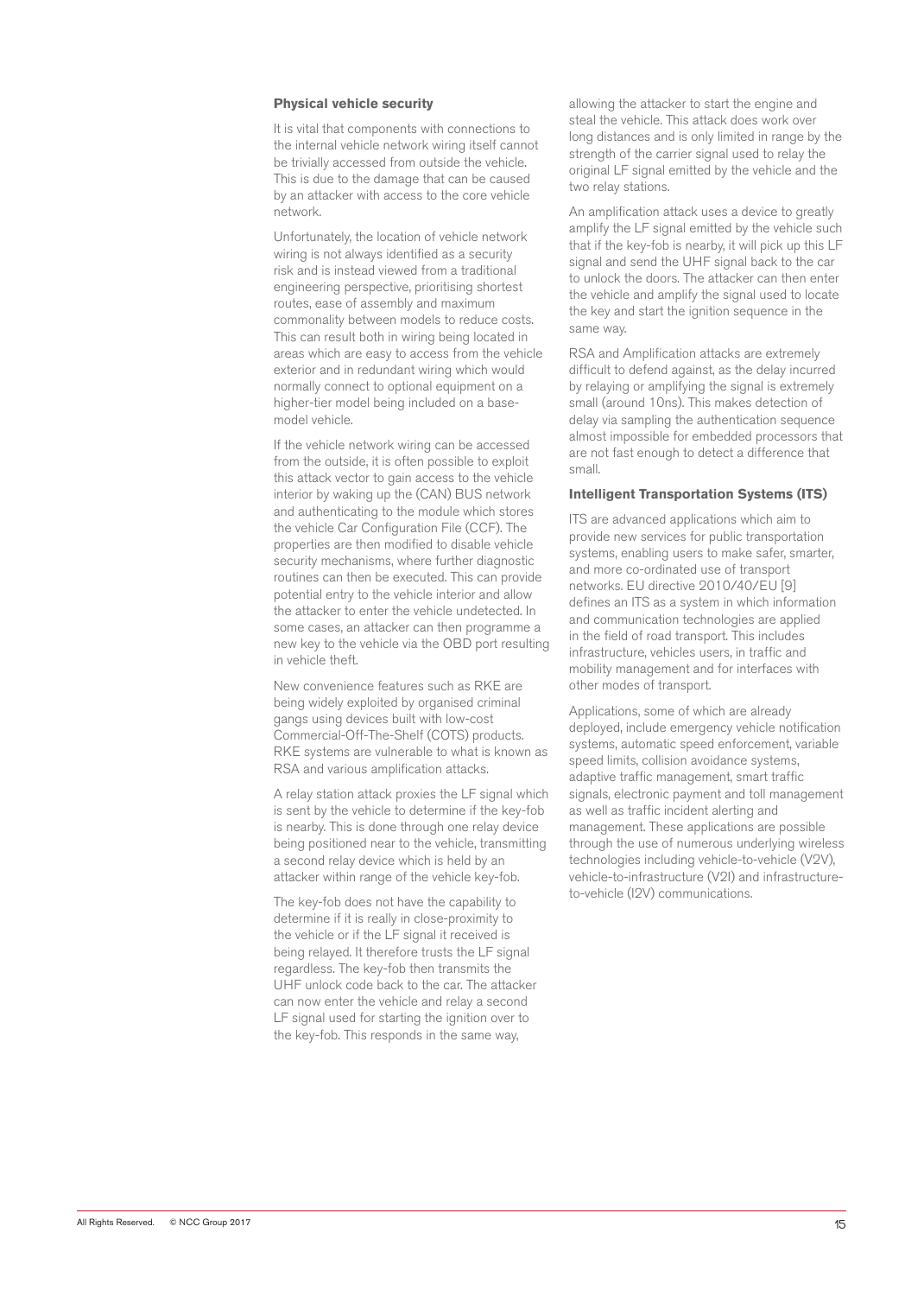Because of the vast number of interconnected systems within the ITS, and the use of numerous communications protocols (some of which are still being standardised) to support it, integrating the different components is inherently risky. Each application, protocol and system must be developed in line with industry best practice guidelines for secure development and the security rigorously tested in order to ensure the solution as a whole is robust.

If any part of the ITS infrastructure is compromised, this places all other components at risk from attack due to the interconnected nature of the end-to-end solution. It also may allow attacks to spread throughout the network. This means that secure network architecture design and both physical and logical segregation of communications channels are crucial.

#### **ADAS**

ADAS systems are designed to automate and enhance the driving process in the pursuit of safety and better driving. ADAS systems are technologies such as LIDAR systems, laser range finders, forward-looking infra-red (FLIR) cameras, ultrasonic sensors and stereoscopic vision systems.

These are all interconnected via the internal vehicle network. Some ADAS systems can also communicate wirelessly between compatible vehicles (V2V) and with ITS infrastructure (V2I).

ADAS systems currently available include lanekeep assist, collision avoidance systems, adaptive cruise control, tyre pressure monitoring systems and road sign recognition systems. When designed in conjunction with a safe humanmachine interface, they should increase safety for vehicle occupants and other road users, as well as reduce collisions.

However, when added to a vehicle these systems bring with them additional attack vectors and can increase the attack surface of the vehicle significantly. Therefore, exposing the vehicle to attacks that use legitimate features of these systems in order to attack the vehicle or the driver.

For example, the Radio Frequency (RF) communication channels used by these features can be analysed and exploited using Software-Defined Radios (SDR) and open source software. In the case of some TPMS implementations, it is possible to perform a simple replay attack using

SDR and force the vehicle to display a TPMS low pressure event warning to the driver when in fact all tyres are inflated correctly. This could present a significant risk to the occupants of the vehicle if, for example, a VIP was on board and it was necessary to minimise the number of stops on the journey to avoid being exposed to attack.

Additionally, the interconnected nature of the ADAS when deployed within a vehicle capable of V2V and V2I/I2V communications, means that there is now a logical path between vehicles and transport infrastructure. If one system in the chain becomes compromised this puts other systems at risk and may allow attacks to spread throughout the interconnected network.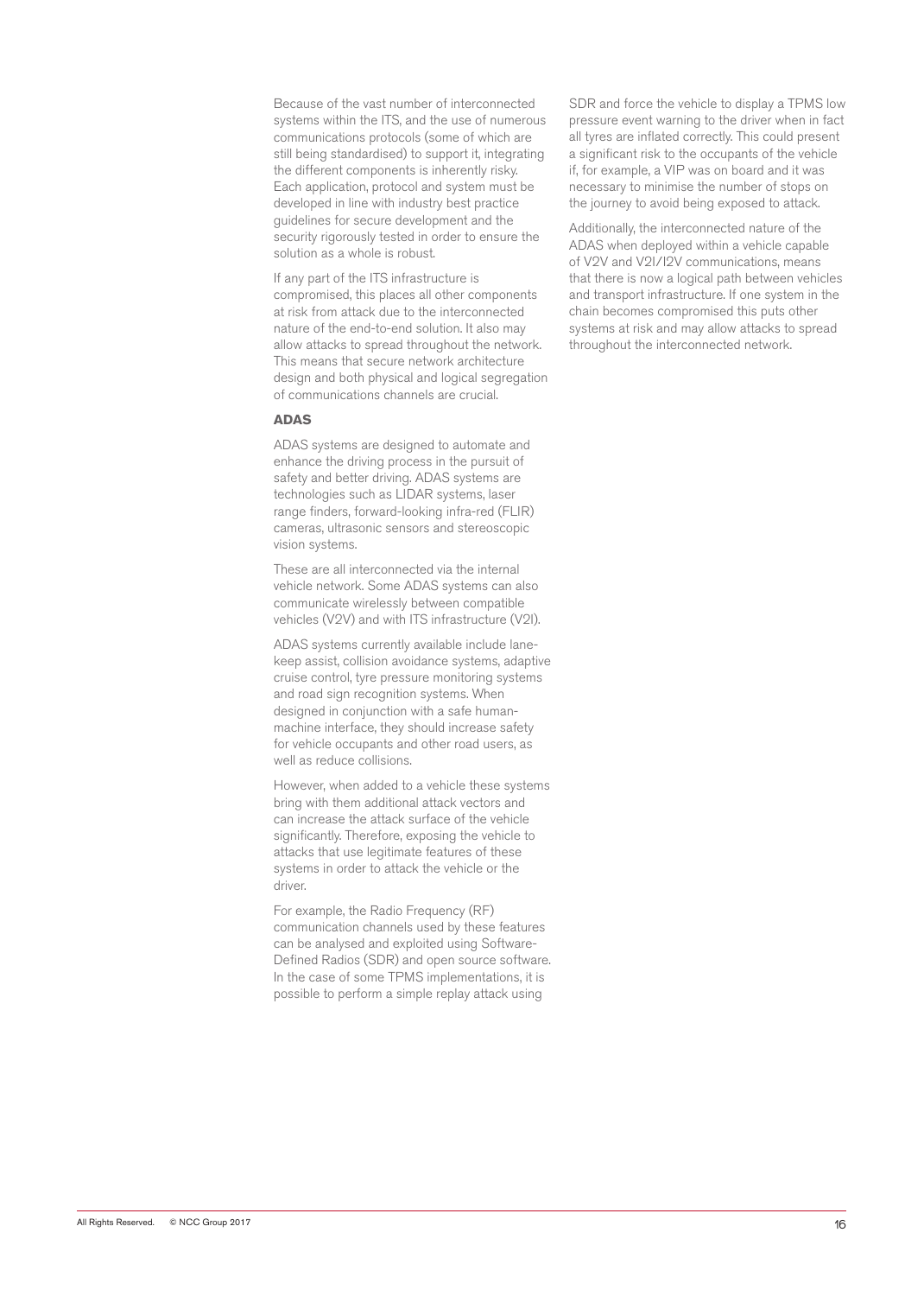# Current status & conclusions

The increasing threat to the automotive industry has been recognised by government, manufacturers, and cyber security service providers alike. Numerous initiatives are currently underway [10][20][21] to begin to address this threat and to bring the principles used within traditional enterprise environments (such as the SDL) to the automotive world.

NCC Group is a strategic cyber security and assurance partner to many of the world's OEMs and Tier Ones. We help with the development of robust security programmes designed to ensure that security is considered at every stage of product development.

These are the first steps to securing the automotive landscape. However, much more needs to be done to ensure that automotive systems and the associated infrastructure cannot be exploited by those with malicious intent.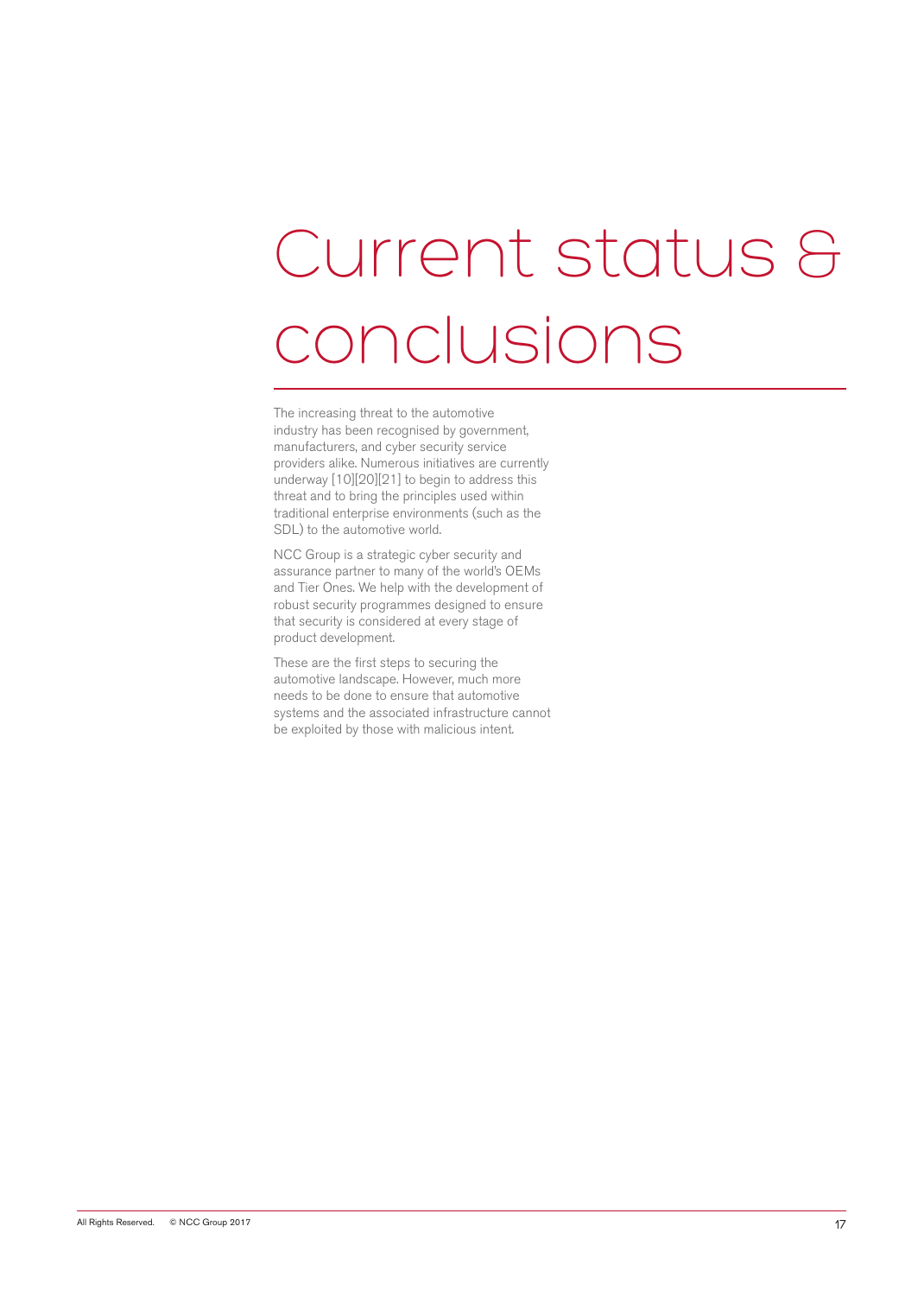### References

[1] http://www.autosec.org/pubs/cars-usenixsec2011.pdf

[2] http://www.markey.senate.gov/imo/media/doc/2015-02-06\_MarkeyReport-Tracking\_Hacking\_ CarSecurity%202.pdf

[3] https://www.nccgroup.trust/uk/our-research/usb-under-the-bonnet-implications-of-usb-securityvulnerabilities-in-vehicle-systems/ [4] http://illmatics.com/Remote%20Car%20Hacking.pdf

[5] https://msdn.microsoft.com/en-us/library/bb288454.aspx

[6] http://en.wikipedia.org/wiki/On-board\_diagnostics

[7] https://elearning.vector.com/vl\_can\_introduction\_en.html

[8] http://www.amazon.co.uk/Supper-Bluetooth-Compatible-Android-Support/dp/B009NPAORC/

[9] http://eur-lex.europa.eu/LexUriServ/LexUriServ.do?uri=OJ:L:2010:207:0001:0013:EN:PDF

[10] https://www.nccgroup.trust/uk/our-research/usb-under-the-bonnet-implications-of-usbsecurity-vulnerabilities-in-vehicle-systems/ [11] https://ico.org.uk/for-organisations/data-protectionreform/overview-of-the-gdpr/

[12] https://media.defcon.org/DEF%20CON%2024/DEF%20CON%2024%20presentations/ DEFCON-24-Liu-Yan-Xu-Can-You-Trust-Autonomous-Vehicles.pdf

[13] http://epubl.ltu.se/1402-1617/2001/254/LTU-EX-01254-SE.pdf

[14] http://www.gsma.com/newsroom/wp-content/uploads/2012/12/IR7031.pdf

[15] http://www.rdc.cz/en/publications/publications/dufkova07ss7tracker.pdf

[16] https://berlin.ccc.de/~tobias/31c3-ss7-locate-track-manipulate.pdf

[17] https://www.ptsecurity.com/upload/ptcom/SS7\_WP\_A4.ENG.0036.01.DEC.28.2014.pdf

[18] http://www.sueddeutsche.de/digital/it-sicherheit-schwachstelle-im-mobilfunknetz-kriminellehacker-raeumen-konten-leer-1.3486504

[19] https://pages.nist.gov/800-63-3/sp800-63b.html

[20] http://standards.sae.org/wip/j3061/

[21] https://www.nhtsa.gov/staticfiles/nvs/pdf/812333\_CybersecurityForModernVehicles.pdf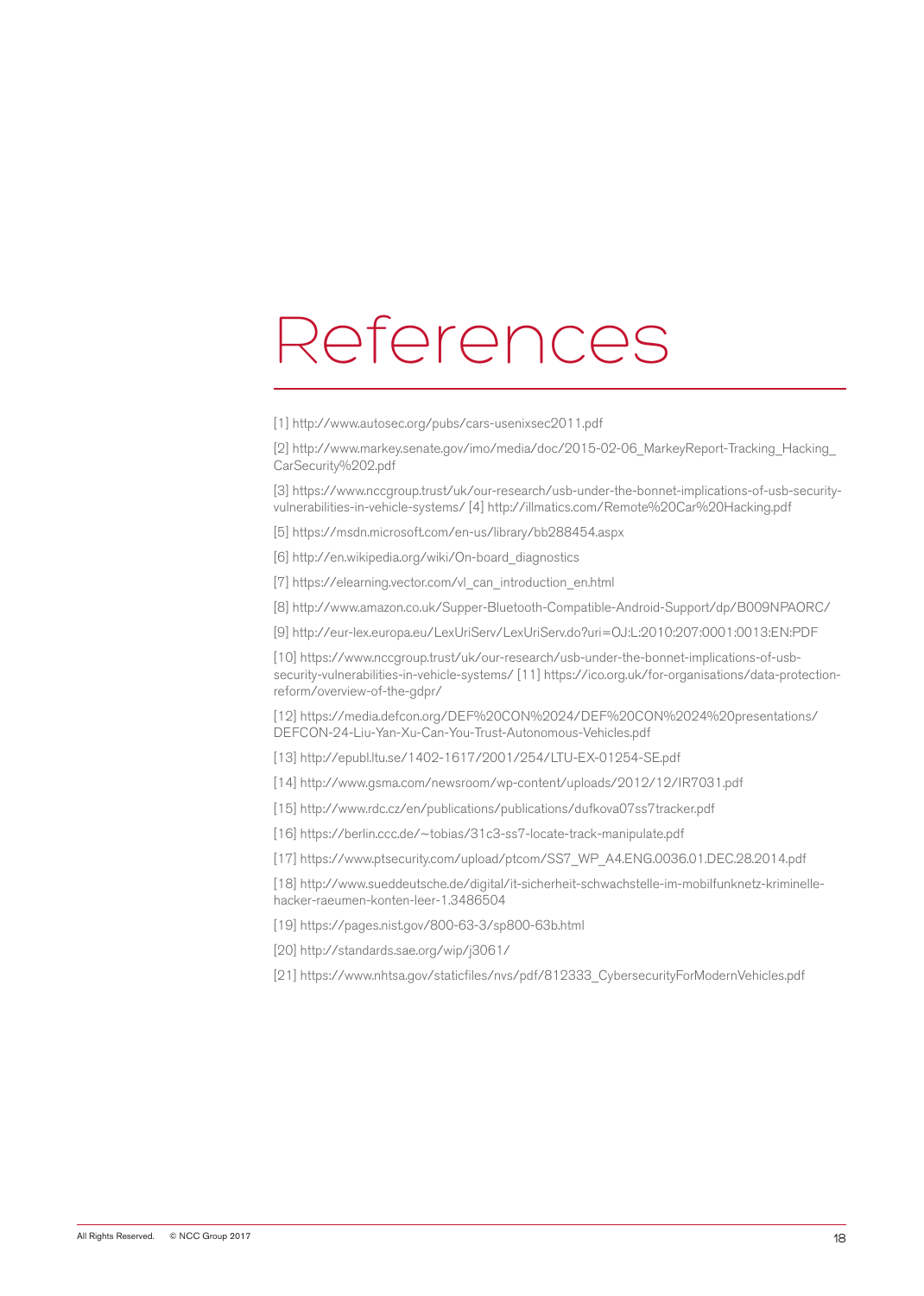### Contact

0161 209 5111 AutomotiveSecurity@nccgroup.trust @nccgroupplc www.nccgroup.trust/automotive